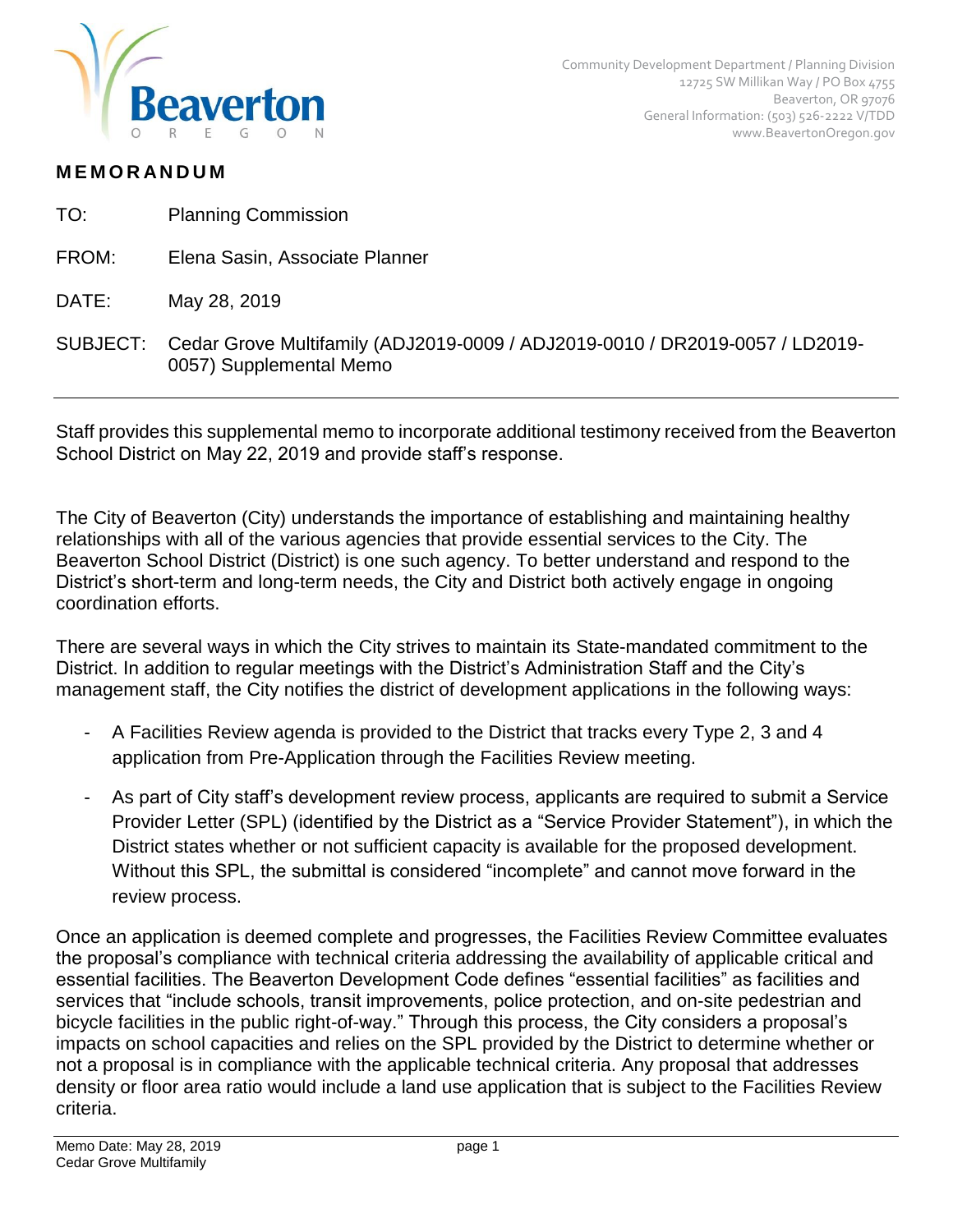In a letter dated May 22, 2019, the District maintained that the Cedar Grove application (ADJ2019- 0009, ADJ2019-0010, DR2019-0057 and LD2019-0010) for a Major Adjustment – Affordable Housing should be considered a land use amendment due to the addition of 14 additional units, representing a 47% density increase to the standard base density maximum. The Major Adjustment – Affordable Housing application differs from a legislative land use amendment in that it is a Type 3 application that is subject to discretionary review on a case-by-case basis. A legislative land use amendment, in contrast, would establish a new, nondiscretionary base maximum density and would eliminate individual discretionary review.

There are no numerical density requirements or maximums stated in the Comprehensive Plan, just supportive goals and policies. If the proposal *had* included an application for a legislative land use amendment that was required to demonstrate compliance with applicable Comprehensive Plan Goals and Policies, it is highly likely the proposal would have been successful.

The application for Major Adjustment – Affordable Housing was made possible by a recently adopted text amendment (TA2018-0005) to the Beaverton Development Code. The City-initiated text amendment resulted in two new land use applications; Minor Adjustment – Affordable Housing and Major Adjustment – Affordable Housing, as well as the option to exceed the density maximum in select areas of the Regional Center – Old Town zoning district. The Staff Report for the text amendment, dated January 9, 2019, evaluated the proposed changes against applicable Comprehensive Plan Goals and Policies. Staff's findings were reviewed by the Beaverton Planning Commission on January 16, 2019 and by the Beaverton City Council on February 12, 2019 and February 19, 2019. Both the Planning Commission and City Council approved the text amendment. The two newly adopted land use applications are similar to the Minor Adjustment and Major Adjustment applications that have been part of the Beaverton Development Code since June 2004, which include the following thresholds allowing adjustments to numerical Site Development Requirements specified in Chapter 20, including density and floor area ratio:

*1. Involves up to and including a 10% adjustment from the numerical Site Development Requirements specified in Chapter 20 (Land Uses). This threshold does not apply where credits have been earned for height increase through Habitat Friendly Development Practices, as described Section 60.12.40.4., .5., .6., and .7. [ORD 4531; April 2010]* (Section 40.10.15.1.A.1, Beaverton Development Code)

and

*1. Involves an adjustment of more than 10% and up to and including 50% adjustment from the numerical Site Development Requirement specified in Chapter 20 (Land Uses). This threshold does not apply where credits have been earned for height increase through Habitat Friendly Development Practices, as described Section 60.12.40.4., .5., .6., and .7. [ORD 4531; April 2010]* (Section 40.10.15.2.A.1, Beaverton Development Code)

The District also states, "By proposing to exceed residential density through a quasi-judicial land use process, the City is not consistent with ORS 195.110 wherein changes in density is a residential land use amendment." The District does not reference a specific subsection of ORS 195.110 that it believes the City is violating. Staff finds that the only subsections of ORS 195.110 applicable to the City, and not solely directions for the District, are outlined below. Furthermore, staff have provided responses to these subsections that explain how the City is in compliance with all applicable subsections of ORS 195.110: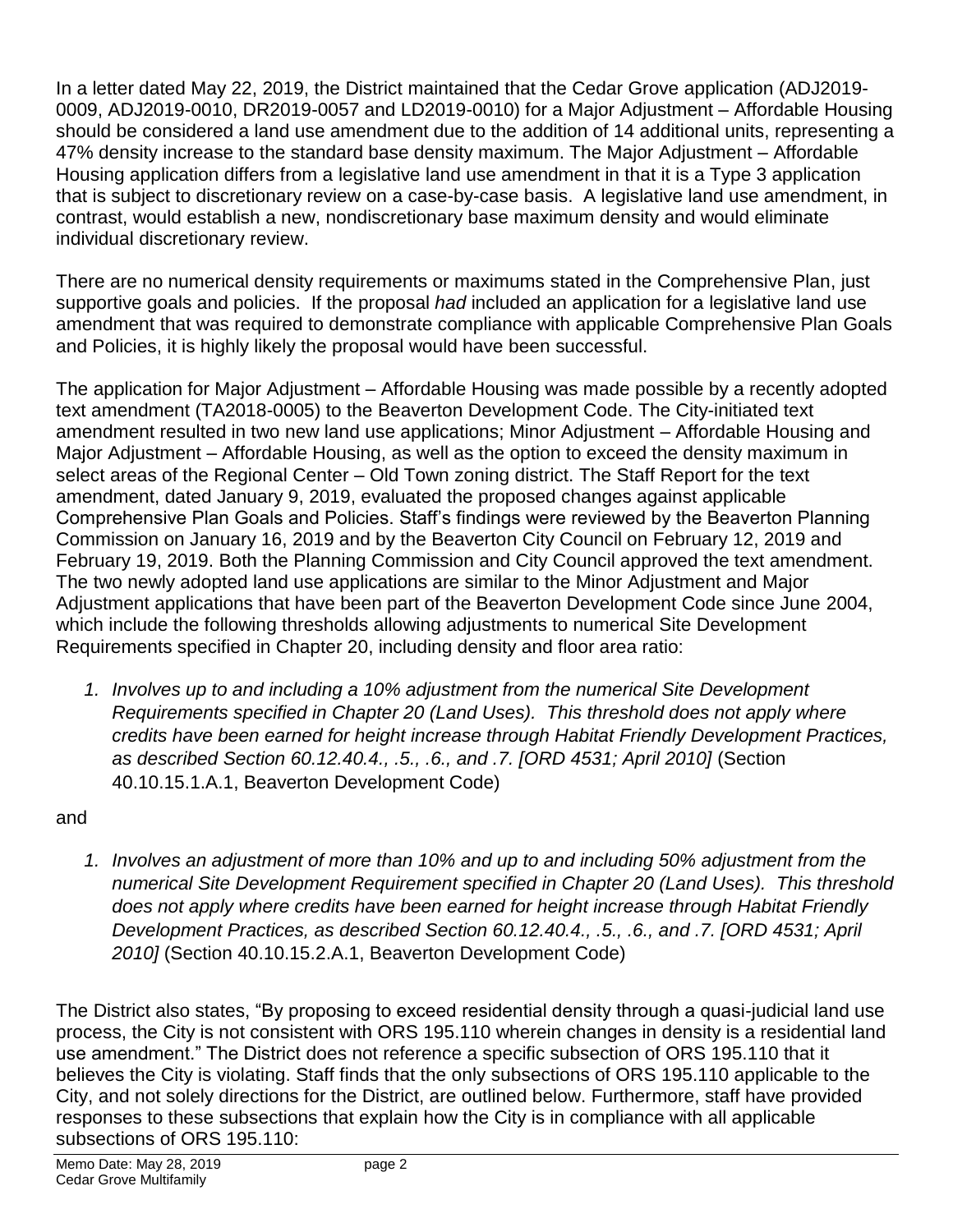*(2) A city or county containing a large school district shall:*

*(a) Include as an element of its comprehensive plan a school facility plan prepared by the district in consultation with the affected city or county.*

City Staff: The School Facility Plan is a supporting document to the City's Comprehensive Plan. The District adopted the "Beaverton School District Facility Plan 2010" on June 16, 2010. This is incorporated into the Public Facilities and Services Element of the Comprehensive Plan by reference. The District is responsible for planning its own facilities and the City may only cooperate and advise them in this process. (Ord. 4289, Ord 4567)

*(4) The large school district shall select a representative to meet and confer with a representative of the city or county, as described in subsection (2)(b) of this section, to accomplish the planning required by ORS [195.020 \(Special district planning responsibilities\)](https://www.oregonlaws.org/ors/195.020)* and shall notify the city or county of the selected representative. The city or county shall *provide the facilities and set the time for the planning activities. The representatives shall meet at least twice each year, unless all representatives agree in writing to another schedule, and make a written summary of issues discussed and proposed actions.*

City Staff: The City and District meet approximately two times a month at City Hall.

*(9)(a) In the school facility plan, the district school board of a large school district may adopt objective criteria to be used by an affected city or county to determine whether adequate capacity exists to accommodate projected development. Before the adoption of the criteria, the*  large school district shall confer with the affected cities and counties and agree, to the extent *possible, on the appropriate criteria. After a large school district formally adopts criteria for the capacity of school facilities, an affected city or county shall accept those criteria as its own for purposes of evaluating applications for a comprehensive plan amendment or for a residential land use regulation amendment.*

*(b) A city or county shall provide notice to an affected large school district when considering a plan or land use regulation amendment that significantly impacts school capacity. If the large school district requests, the city or county shall implement a coordinated process with the district to identify potential school sites and facilities to address the projected impacts.*

City Staff: The School Facility Plan is a supporting document to this Comprehensive Plan and is adopted by reference. The District has adopted the "Beaverton School District Facility Plan 2010," including its objective criteria for determining capacity, on June16, 2010, which is incorporated into the Public Facilities and Services Element of the Comprehensive Plan by reference. The subject proposal does not include a (residential) land use amendment; however, the City provided notice to the District of the proposal..

*(13) A city or county may deny an application for residential development based on a lack of school capacity if:*

*(a) The issue is raised by the school district;*

*(b) The lack of school capacity is based on a school facility plan formally adopted under this section; and*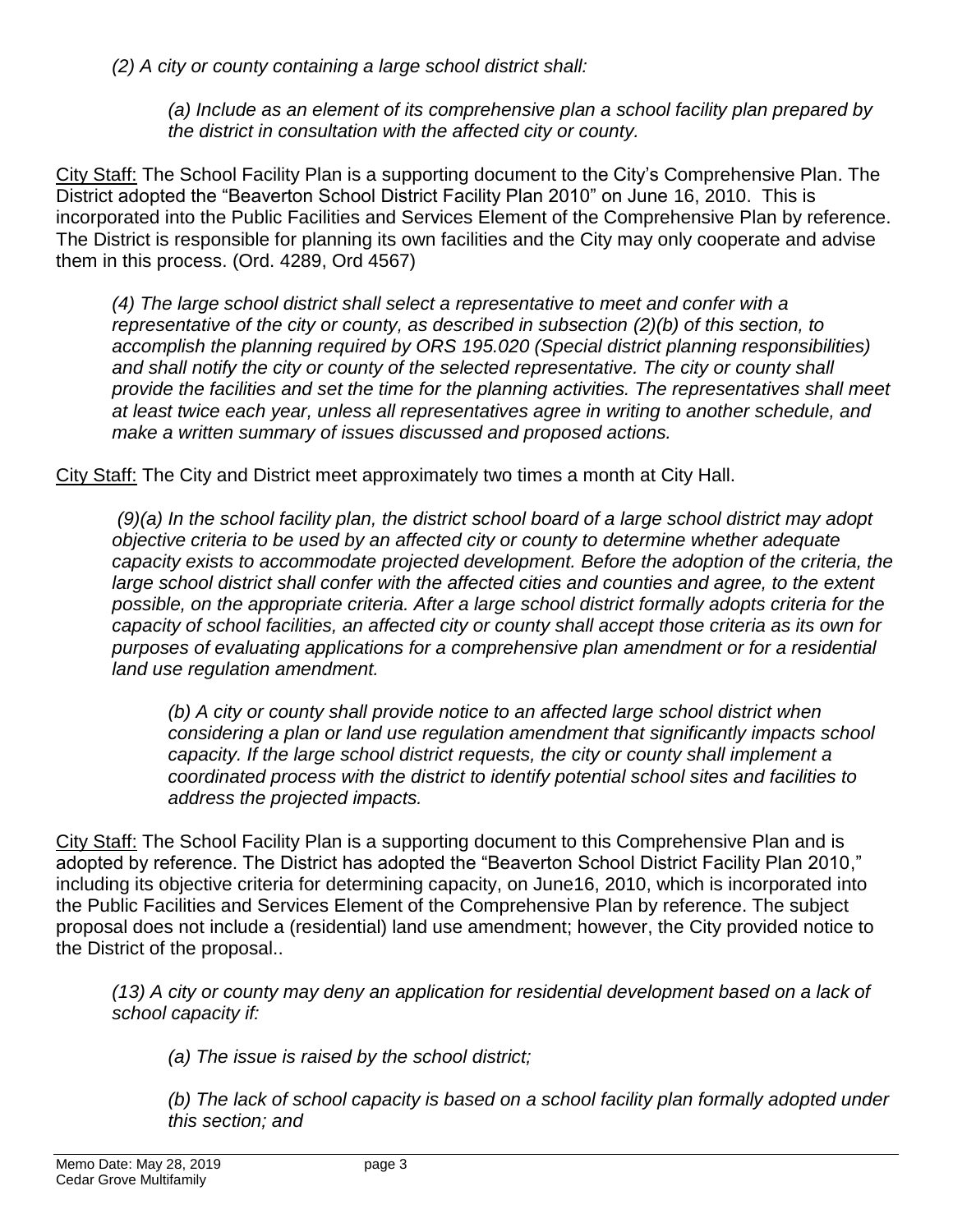*(c) The city or county has considered options to address school capacity. [1993 c.550 §2; 1995 c.508 §1; 2001 c.876 §1; 2007 c.579 §1]*

City Staff: In its December 20, 2018 Service Provider Statement, the District did not raise a lack of school capacity as an issue. The District Service Provider Statement states, "With new school capacity scheduled to come on line in the years ahead, the District believes there will be sufficient capacity to accommodate new students from the project."

Therefore, staff find that school capacity was considered in review of the subject proposal and that the process under which it is reviewed is consistent with all applicable sections of ORS 195.110.

The City will continue to coordinate with the District and look for ways that the District's needs can be captured more accurately moving forward.

## **Exhibits:**

Exhibit 3.4 – Letter dated May 22, 2019 from the Beaverton School District